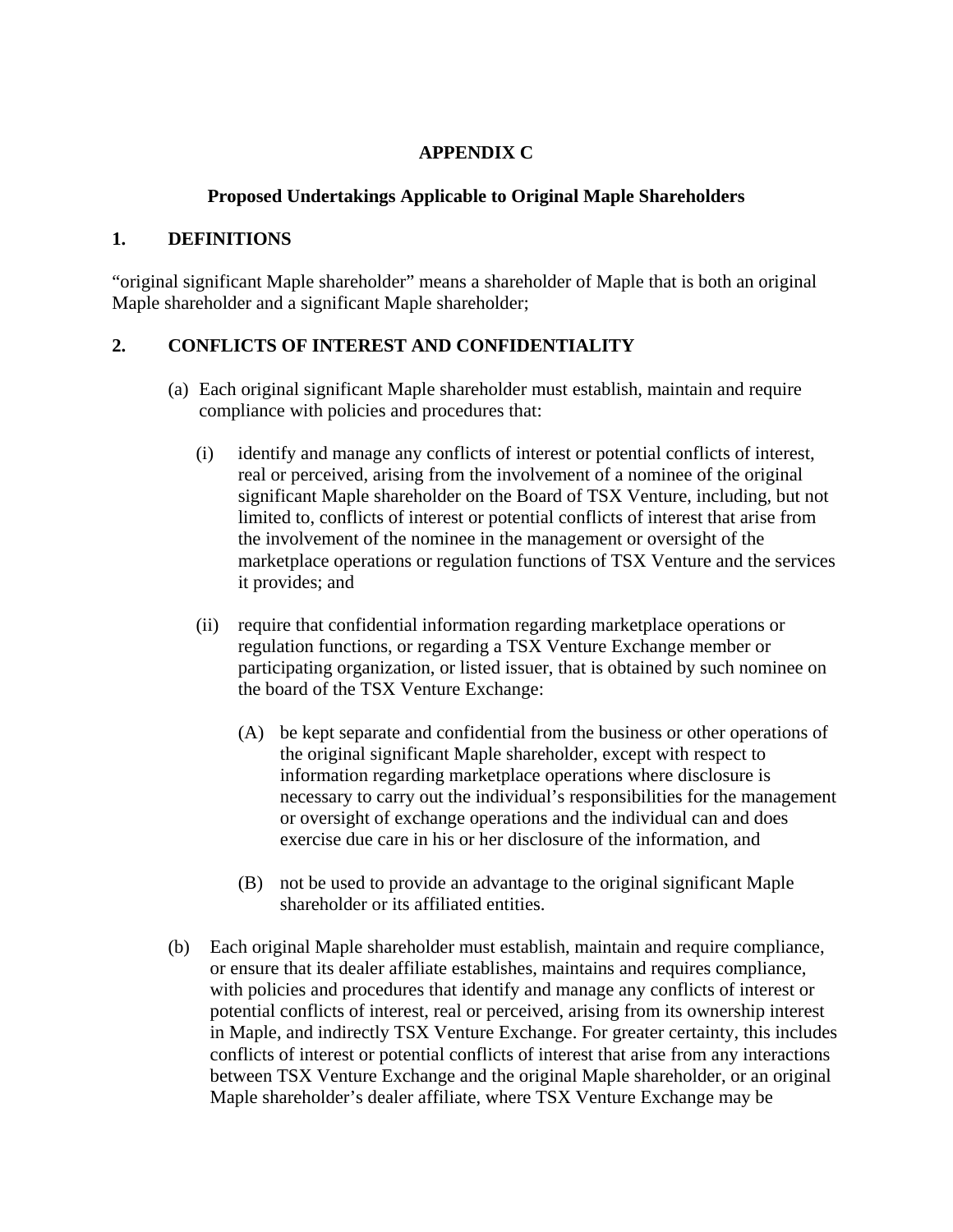exercising discretion in the application of its rules that involves or affects the original Maple shareholder either directly or indirectly.

(c) Each original Maple shareholder must regularly review compliance with the policies and procedures established in accordance with paragraphs (a) and (b), as applicable, and must document each review of compliance.

### **3. ROUTING AND OTHER OPERATIONAL DECISIONS**

- (a) Each original Maple shareholder must not enter into any arrangements, undertakings, commitments, understandings or agreements with Maple or TSX Venture Exchange, any other original Maple shareholder or any other marketplace participant with respect to coordination of the routing of orders between the original Maple shareholder or any of its affiliated entities and any other entity, including the coordination of the routing of orders to a particular Maple marketplace or Maple trading facility, except with respect to activities that are permitted by the requirements of a marketplace, a Maple trading facility, or IIROC.
- (b) Each original Maple shareholder must not cause its dealer affiliate to enter into any arrangements, undertakings, commitments, understandings or agreements with Maple or TSX Venture Exchange, any other original Maple shareholder or any other marketplace participant with respect to coordination of the routing of orders between the original Maple shareholder or any of its affiliated entities and any other entity, including the coordination of the routing of orders to a particular Maple marketplace or Maple trading facility, except with respect to activities that are permitted by the requirements of a marketplace, a Maple trading facility, or IIROC.
- (c) Each Maple shareholder that is a dealer must not cause its affiliated entity to enter into any arrangements, undertakings, commitments, understandings or agreements with Maple or TSX Venture Exchange, any other original Maple shareholder or any other marketplace participant with respect to coordination of the routing of orders between the original Maple shareholder or any of its affiliated entities and any other entity, including the coordination of the routing of orders to a particular Maple marketplace or Maple trading facility, except with respect to activities that are permitted by the requirements of a marketplace, a Maple trading facility, or IIROC.
- (d) For greater certainty, paragraphs (a) (c) are not intended to prohibit any temporary agreements or coordination between any original Maple shareholder, dealer affiliate or affiliated entity and any other original Maple shareholder, dealer affiliate or affiliated entity or any other marketplace participant in the event of any failure, malfunction or material delay of the systems or equipment of a marketplace if and to the extent reasonably necessary to protect the integrity and liquidity of capital markets, provided that prior notice of the temporary agreement or coordination is provided to the Commission.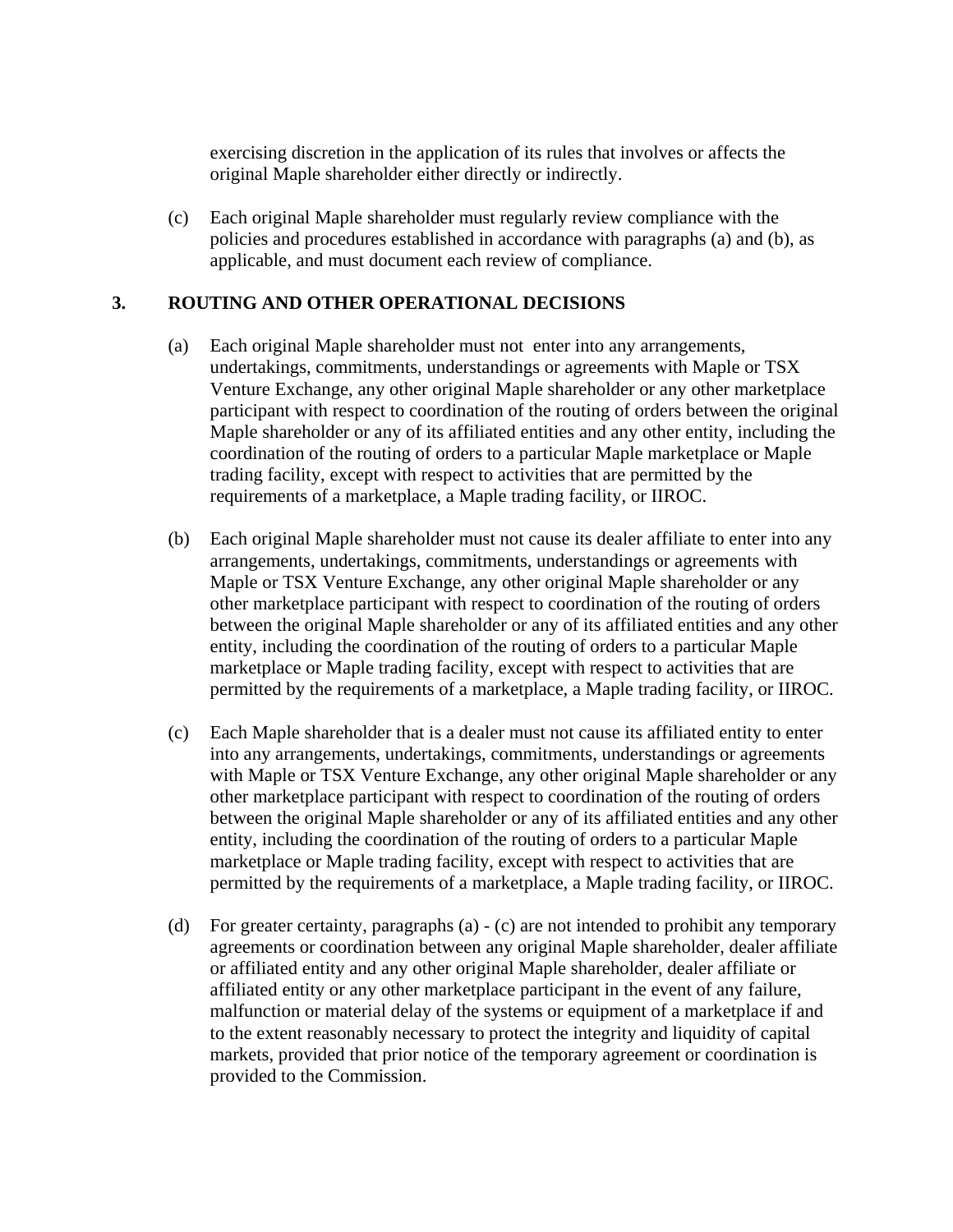- (e) Each original Maple shareholder must not, and must not cause its affiliated entities to, offer or pay to its traders any benefit, financial or otherwise that would provide an incentive to such traders to direct their orders to a Maple marketplace or Maple trading facility.
- (f) Each original Maple shareholder that is not a dealer must provide a written directive to its traders that they shall not cause routing decisions to be made based on the original Maple shareholder's ownership interest in Maple.

### **4. COMPETITION OF TRADING FACILITIES AND ANCILLARY SERVICE PROVIDERS**

- (a) Each original Maple shareholder must not enter or, in the case of a Maple shareholder that is a dealer or an original Maple shareholder with a dealer affiliate, cause its affiliated entities or dealer affiliates, as applicable, to enter any exclusive arrangements, undertakings, commitments, understandings or agreements to trade any derivatives or related products, including over-the-counter derivatives and fixed income securities, through trading facilities owned or operated by Maple or its affiliated entities.
- (b) Each original Maple shareholder must not enter or, in the case of a Maple shareholder that is a dealer or an original Maple shareholder with a dealer affiliate, cause its affiliated entities or dealer affiliates, as applicable, to enter into any exclusive arrangements, undertakings, commitments, understandings or agreements to engage service providers of any back-office, post-trade or ancillary services relating to trading in securities or derivatives that are affiliated with Maple.

## **5. CONDITIONAL PROVISION OF PRODUCTS OR SERVICES**

- (a) A Maple shareholder that is a dealer must not require another person to obtain products or services from Maple or any of Maple's affiliated entities as a condition of the Maple shareholder supplying or continuing to supply a product or service.
- (b) An original Maple shareholder with a dealer affiliate must not cause its dealer affiliate to require another person to obtain products or services from Maple or any of Maple's affiliated entities as a condition of the original Maple shareholder supplying or continuing to supply a product or service.

# **6. COMPLIANCE WITH TERMS AND CONDITIONS**

(a) If the original Maple shareholder or its partners, officers, directors, or employees (or, in the case of an original Maple shareholder that is not a dealer, its relevant officers, directors, or employees that are subject to policies and procedures implemented by the Maple non-dealer for the purpose of complying with the applicable terms of this Schedule) becomes aware that there has been a breach or